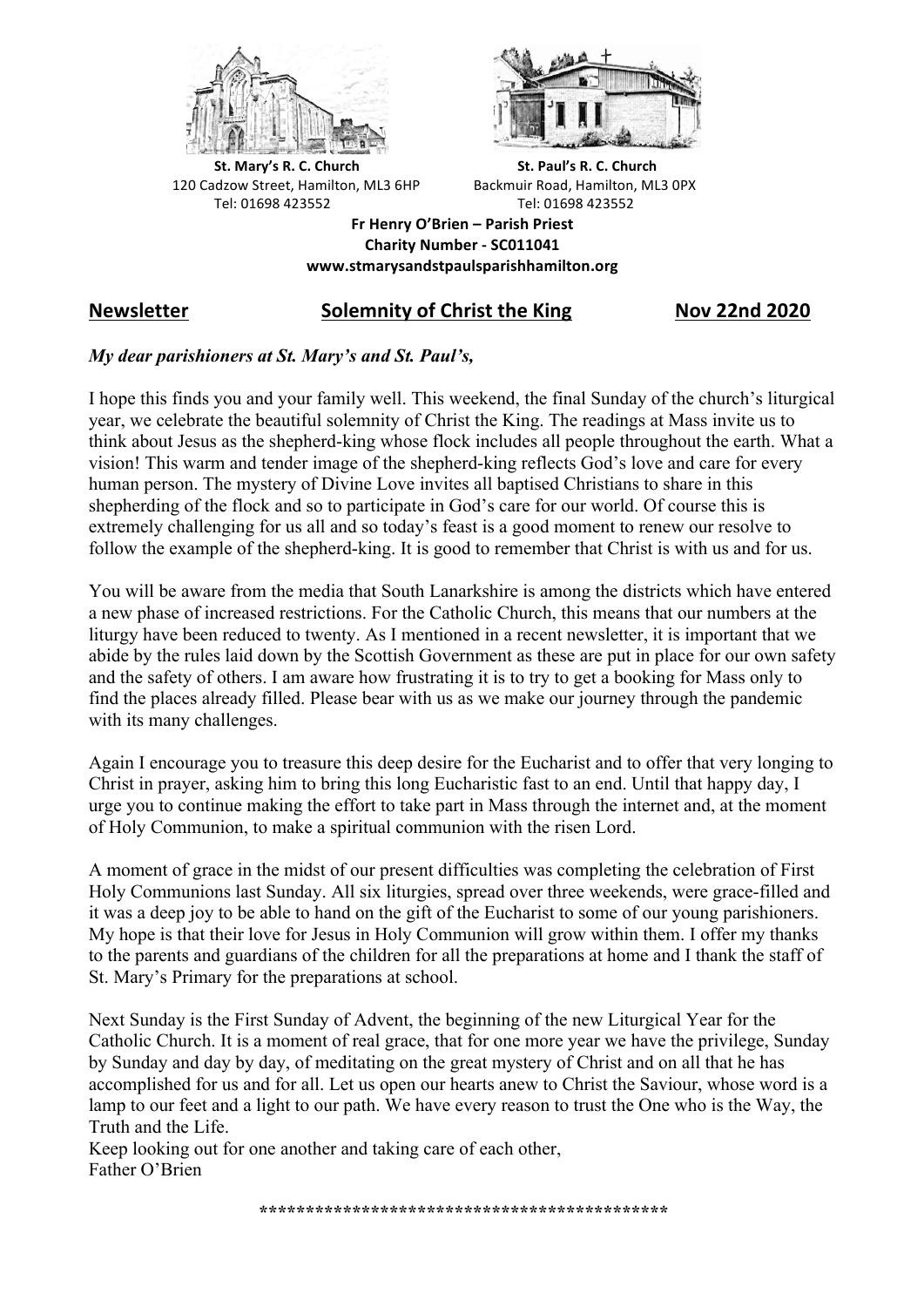**November Lists:** you are welcome to write down the names of your deceased relatives and friends and bring them in an envelope to be placed before the altar during this special month of remembrance for our faithful departed. Many of you include a donation (which you do not need to do); for many years we gathered these donations together and sent them to Fr. Martin Kelly to help with his ministry in Peru. Since his retirement we have sent them to a small Catholic Charity called IRT (International Refugee Trust) which seeks to support some of the most disadvantaged people in our world. So we will do the same again this year; as we remember our dear departed relatives and friends with thanksgiving, let us give others a chance at life.

**Christmas Cards are available in the parish meeting room at St. Mary's this weekend;** we will need to observe the usual protocols regarding wearing masks, sanitizing of hands and social distancing. Clare Jones will be present to guide you.

**\*\*\*\*\*\*\*\*\*\*\*\*\*\*\*\*\*\*\*\*\*\*\*\*\*\*\*\*\*\*\*\*\*\*\*\*\***

**Booking for Weekday Masses** needs to be done on a weekly basis to allow for Requiems; booking for the coming week will be possible on Saturday evenings around 8pm. Thank you for your understanding and co-operation.

## **St. Mary's has seating for thirty-six people (the balcony is not to be used) St. Paul's has seating for thirty people.**

*Please think about choosing St. Paul's for your visit as it may well be quieter there, especially on Sunday morning.*

**The Diocese has recommended that we have a booking system for places at the liturgy**; this is for safety reasons and also to ensure that people are not disappointed if they arrive at church and discover they cannot enter. For each service the parish **must** retain details of all those attending to ensure that contact tracing can be carried out if necessary.

**Please consult the parish website, stmarysandstpaulshamilton.org,** to book a place through **Eventbrite** or by phoning the church house. Details of our services will be given on the parish website, but please be aware that timings for Mass on the Sunday are different to our normal programme:

**Sunday services at St. Mary's: Saturday Vigil at 5.30pm and Sunday Morning at 10.30am Sunday Services at St. Paul's: Saturday Vigil at 4pm and Sunday Morning at 9.15am.**

**The weekday Masses this week will be at St. Mary's:**

**Monday at 10.45am; Requiem for Mrs. Rosemary Stevenson Tuesday at 10am Wednesday at 10am;**

*Please book through Eventbrite as this makes things easier for the stewards meeting you at the church door.*

*Please note that Government guidelines state that only 20 people are permitted to attend Requiems. This means that funerals should be looked upon as private family gatherings; thank you for your understanding and co-operation in this matter.*

\*\*\*\*\*\*\*\*\*\*\*\*\*\*\*\*\*\*\*\*\*\*\*\*\*\*\*\*\*\*\*\*\*\*

**Recently Deceased:** Rosemary Stevenson, Kevin Bryant, Vincenzo Crolla, Michael McCafferty, Guiseppe Clemente, Catherine McArthur, Kevin Shallow, Eugenio Palazzo, Arthur Pollock, Catherine McCready, James Brown, Patricia Hendry, Jane Mulraney, Agnes Weir, Heather Stronach, William Lamont Baillie, George Hosie, Tessa McDade, John Coffey, Arthur McCool, Rusty Russell, Catherine Burns, Elizabeth Mudie, Robert Reid